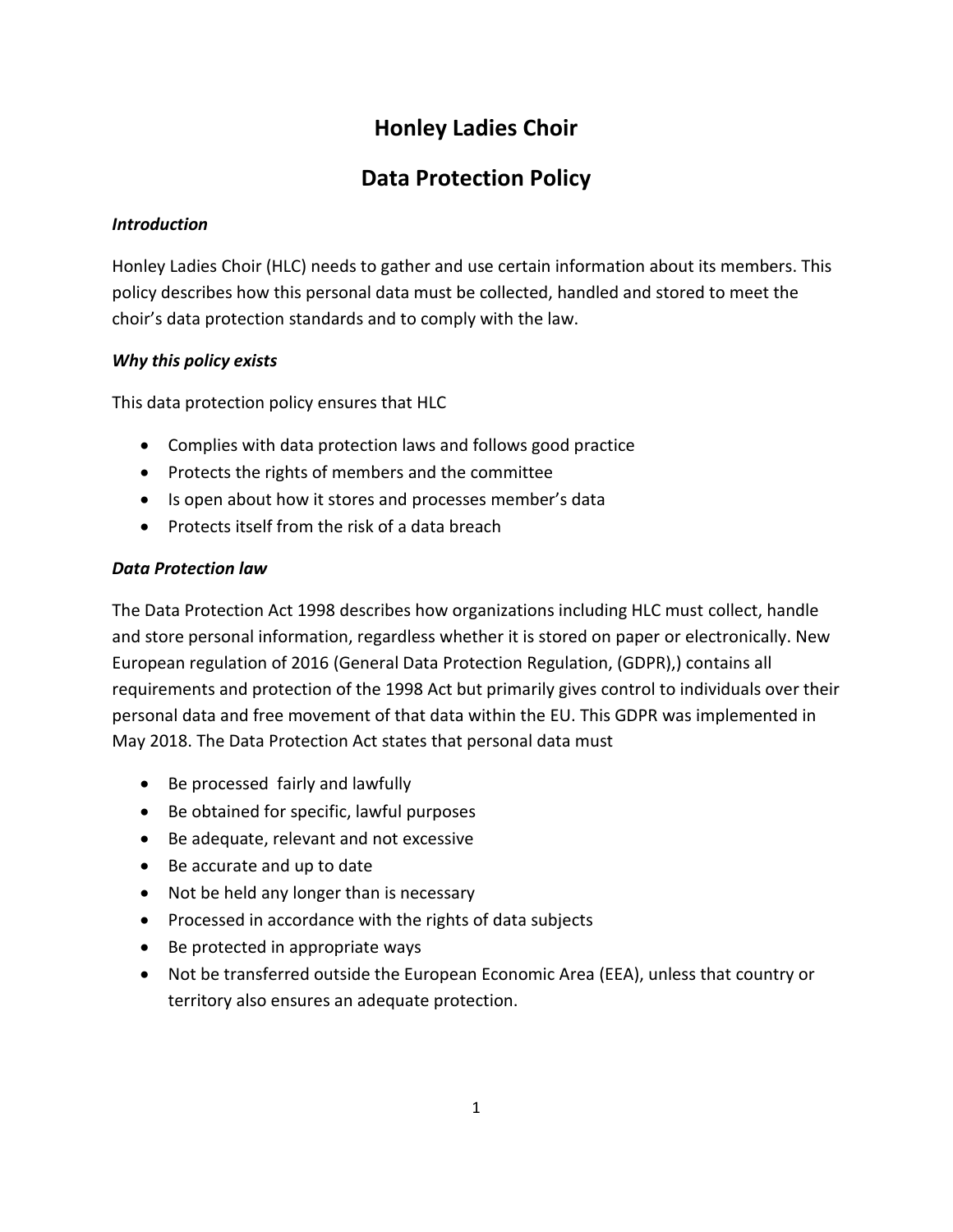#### *Scope of the Policy*

The Policy applies to all HLC members and the committee. It applies to all data HLC holds relating to identifiable individuals which includes

- Names of members
- Postal addresses
- Email addresses
- Telephone numbers
- Records of attendance
- When members joined the choir
- Social media and HLC web site

#### *Responsibility, accountability and consent*

It is the responsibility of HLC to gather and process information of all members. It does this by providing an application form for all required information for new members which is kept in paper form and transferred electronically onto a membership data base. Current members have had their information stored and processed this way. When information is collected, all members will be informed about the extent of privacy and how long the information will be retained and that this information is for the sole use of HLC business. It will be the responsibility of a designated committee member to monitor and comply with processing activity.

On application, members sign their agreement/consent for their personal data to be used for HLC purposes, their right to revoke consent at anytime, right to know how data is processed and right to erase under certain circumstances i.e. if they leave choir and the right to complain if not satisfied with the process. In line with the GDPR in 2018, HLC requested all members to sign and updated consent to personal information being used. Members will be requested to inform HLC annually if personal information changes.

#### *Storing Data*

Membership information will be stored on a membership data base monitored and accessible by the membership secretary on a monthly basis. Records of attendance, apologies and absences are taken each rehearsal and shared with the Musical Director on a monthly basis and kept on paper files. All e-mail addresses are stored on a Google/Gmail contact list and accessible only by the chair and secretary. This will be updated as necessary. The website will only give HLC activity as necessary with photographs of choir members with their consent.